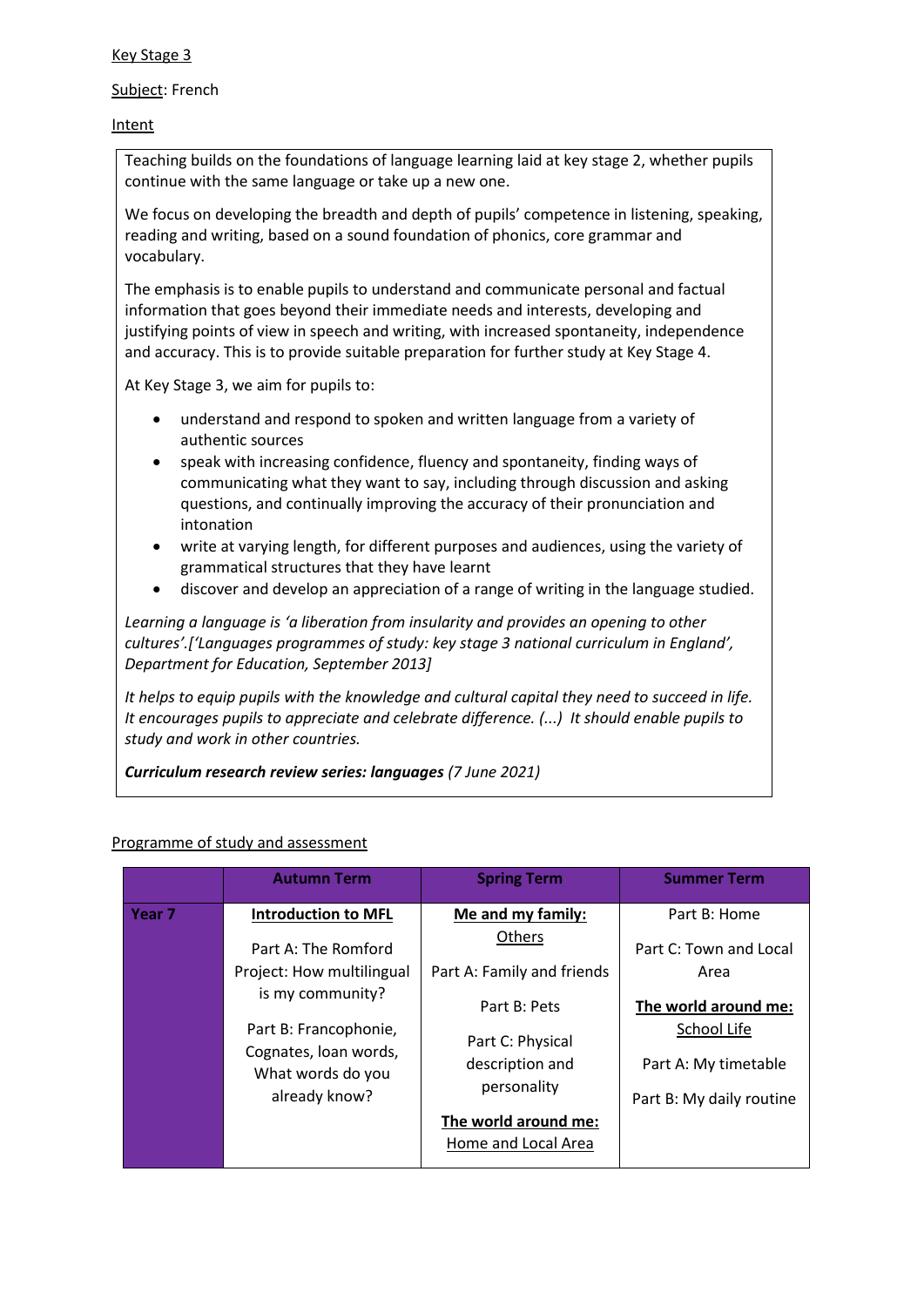|                   | Part C: Alphabet and<br>phonics (introduction to         | Part A: Where you live:<br>Countries and          |                                                   |
|-------------------|----------------------------------------------------------|---------------------------------------------------|---------------------------------------------------|
|                   | the Spelling Bee stage 1)                                | nationalities                                     |                                                   |
|                   | Me and my family: Self                                   |                                                   |                                                   |
|                   | Part A:                                                  |                                                   |                                                   |
|                   | Greetings, Introducing                                   |                                                   |                                                   |
|                   | yourself (name,<br>languages spoken)                     |                                                   |                                                   |
|                   | Part B:                                                  |                                                   |                                                   |
|                   | Age, Dates and birthdays                                 |                                                   |                                                   |
| <b>Assessment</b> | Speaking (focus on<br>phonics + general                  | <b>Listening, Speaking</b><br>(focus on phonics + | <b>Listening, Speaking</b><br>(focus on phonics + |
|                   | conversation based on                                    | picture description),                             | Role-Play), Reading                               |
|                   | Me and my family:<br>Self)                               | <b>Reading and Writing</b><br>based on Me and my  | and Writing based on<br>The world around me       |
|                   |                                                          | family: Others                                    |                                                   |
| Year <sub>8</sub> | My lifestyle: Free time                                  | <b>Making plans: Invitations</b>                  | Free time and the                                 |
|                   | Part A: Sports and games                                 | Part A: Preparing for a                           | media: Music                                      |
|                   | Part B: Hobbies                                          | party                                             | Part A: My favourite<br>singer/band               |
|                   | Part C: Revision of the                                  | Part B: Making a reacting<br>to invitations       | Part B: Going to a                                |
|                   | present tense<br>(introduction to the                    | <b>Making plans: Jobs and</b>                     | concert                                           |
|                   | Translation Bee stage 1)                                 | <b>Careers</b>                                    | Free time and the                                 |
|                   | My lifestyle: Being                                      | Part A: What people do                            | media: Cinema and<br>television                   |
|                   | healthy                                                  | Part B: Why languages                             | Part A: What I like                               |
|                   | Part A: Food and meals                                   | are important                                     | watching                                          |
|                   | Part B: Healthy lifestyle                                | Part: C: Future plans                             | Part B: My last cinema<br>visit                   |
| <b>Assessment</b> | Speaking (focus on                                       | Listening, Speaking                               | Listening, Speaking                               |
|                   | phonics + general                                        | (focus on phonics +                               | (focus on phonics +                               |
|                   | conversation based on<br><b>My lifestyle)</b>            | Role-Play), Reading<br>and Writing based on       | Photo description),<br><b>Reading and Writing</b> |
|                   |                                                          | <b>Making plans</b>                               | based on Free time                                |
|                   |                                                          |                                                   | and the media                                     |
| Year 9            | <b>Transition to Year 9 -</b>                            | <b>Technology in everyday</b>                     | Part B: Food and going                            |
|                   | <b>Revision from Year 7 &amp; 8</b>                      | life                                              | out                                               |
|                   | Part A: Nouns, Numbers,<br><b>Opinions and Questions</b> | Part A:<br>New technology gadgets                 | Self-assessment:<br>$\bullet$<br>Listening        |
|                   | Part B: Revision of the                                  | Self-assessment:<br>$\bullet$                     | <b>Translation Fr-En</b>                          |
|                   | present tense (re-                                       | Reading and Listening                             |                                                   |
|                   |                                                          |                                                   | Reading                                           |